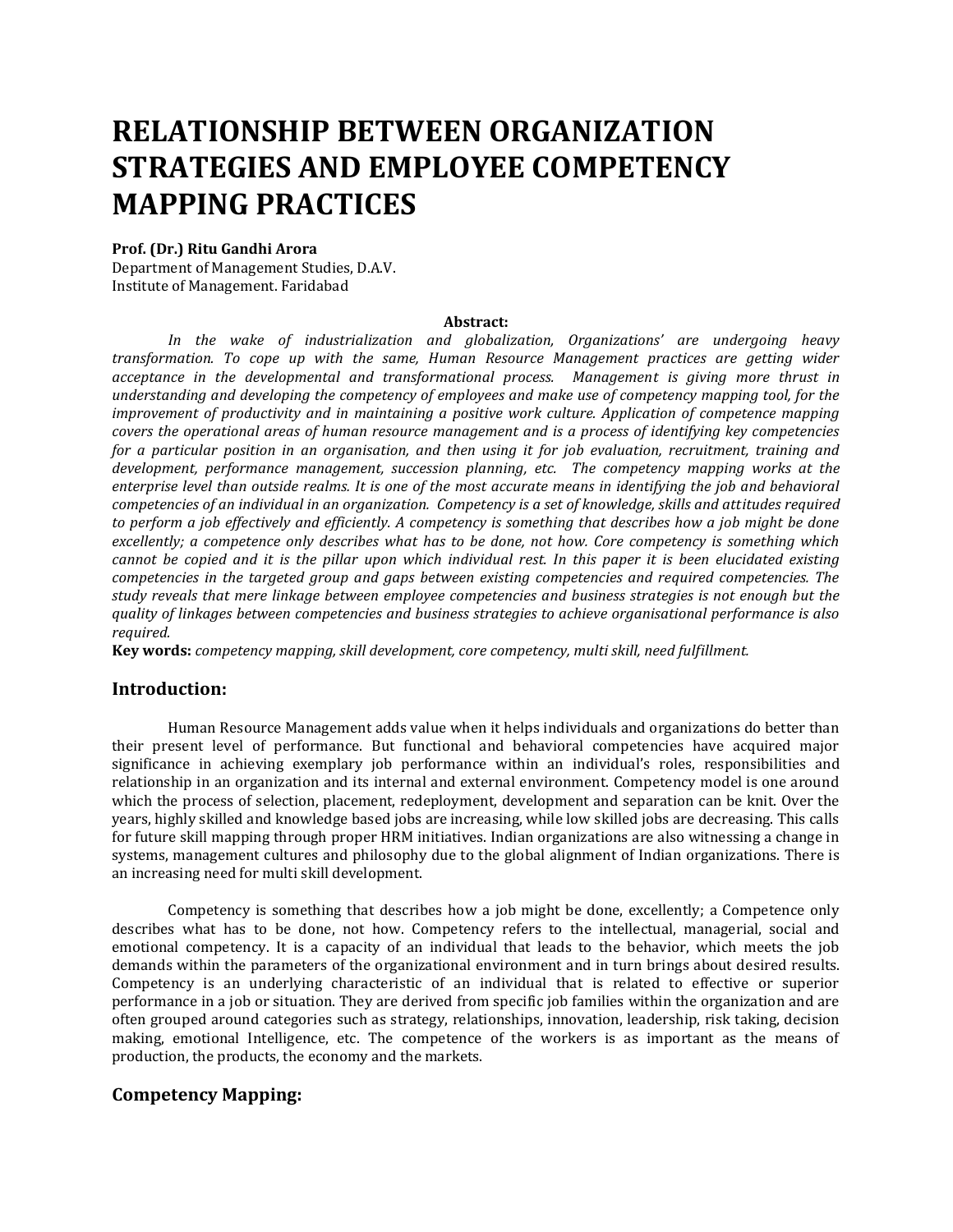John Flanagan (1954) grounded Critical Incidents Technique as a precursor to the key methodology used in rigorous competency studies. The idea of testing the competencies, required for efficient performance at a position, was proposed by David McClelland in the early 1970's. The term competency has been interpreted by various authors/researchers with their unique way of giving meaning to it. Boyatzis (1982) described competencies as underlying characteristic of an individual, which are causally (change in one variable cause change in another) related to effective job performance. A competency is a set of skills, related knowledge and attributes that allow an individual to successfully perform a task or an activity within a specific function or job (UNIDO (2002).

Competency mapping is a process of identifying key competencies for a particular position in an organization, and then using it for job evaluation, recruitment, training and development, performance management, succession planning, etc. It is an important resource in this environment, and is an addition to knowledge management and learning organization initiatives. It is designed to consistently measure and assess individual and group performance as it relates to the expectations of the organization and its customers. Competency mapping process is designed to consistently measure and assess individual and group performance as it relates to the expectations of the organization and its customers. It is used to identify key attributes (knowledge, skill and behaviour) that are required to perform effectively in a job classification or an identified process. The value of competency mapping and identifying emotional strengths is that many employers now purposefully screen employees to hire people with specific competencies. It generally examines two areas: Emotional Intelligence and strengths of the individual in areas like team structure, leadership and decision making. Large organizations frequently employ some form of competency mapping to understand how to most effectively employ the competencies of strengths of employees. They may also use competency mapping to analyse the combination of strengths in different people to produce the most effective teams and highest quality work.

#### **Review of Literature:**

For the purpose of study and for gaining in-depth knowledge of the employee competency mapping in organizations, global leading articles related to the topic has reviewed. Some research gaps have also identified which justified research problem also. The concept employee competency mapping has 52 years of history. Grown from cellular model to gigantic model, today employee competency mapping has become the crux for success of any organization in the present competitive scenario.

Naqvi, Farah. (2009) has discussed about the performance of companies depends mostly on the quality of their human resource. For obvious economic and business reasons, organizations have always been concerned about the competence of its people. This paper seeks to deliver deeper into the concept of competency, tracing its history and its role in the present context. It explains how the concept has constantly evolved over the years, its applications in human resource management, and development in the present scenario. It also aims to study its future prospects in the light of other emerging areas. Jaideep Kaur & Vikas Kumar (2009) proceeded with the examples of companies, which have successfully integrated competency mapping in talent management practices. Kodwani, Amitabh Deo (2009) has focused on the Performance- is the mantra of today's business organization. People with right abilities are able to perform better. Competencies are the set of such skills and abilities (technical as well as behavioral) which are required for desired level of performance. Right competencies are the key to superior performance. These days most of the business organizations are dealing with a problem of competency mapping, which is basically attach with the capacity of an individual that leads to behaviour and the organizational/job requirement. According to Rice, James A. (2006) competency-based leadership development does not just drift, however it is intentionally focuses on clear career aspirations. Meanwhile, he stressed that disciplined approach to career growth will enhance the organization's performance. Along with these growths is career planning for health leaders that would set as innovative strategies for development. Smita Nigam, Poonam Pandey, Dhruv Kumar Pandey (2009) in their research paper expounds that employee competency mapping is one such innovative practice that is widely being used by organizations today. Competency mapping is about assessing the value of human capital and its development. Care needs to be taken to ensure the involvement of the entire organization. The need to map and monitor the competence is perceived by most organizations as a tool to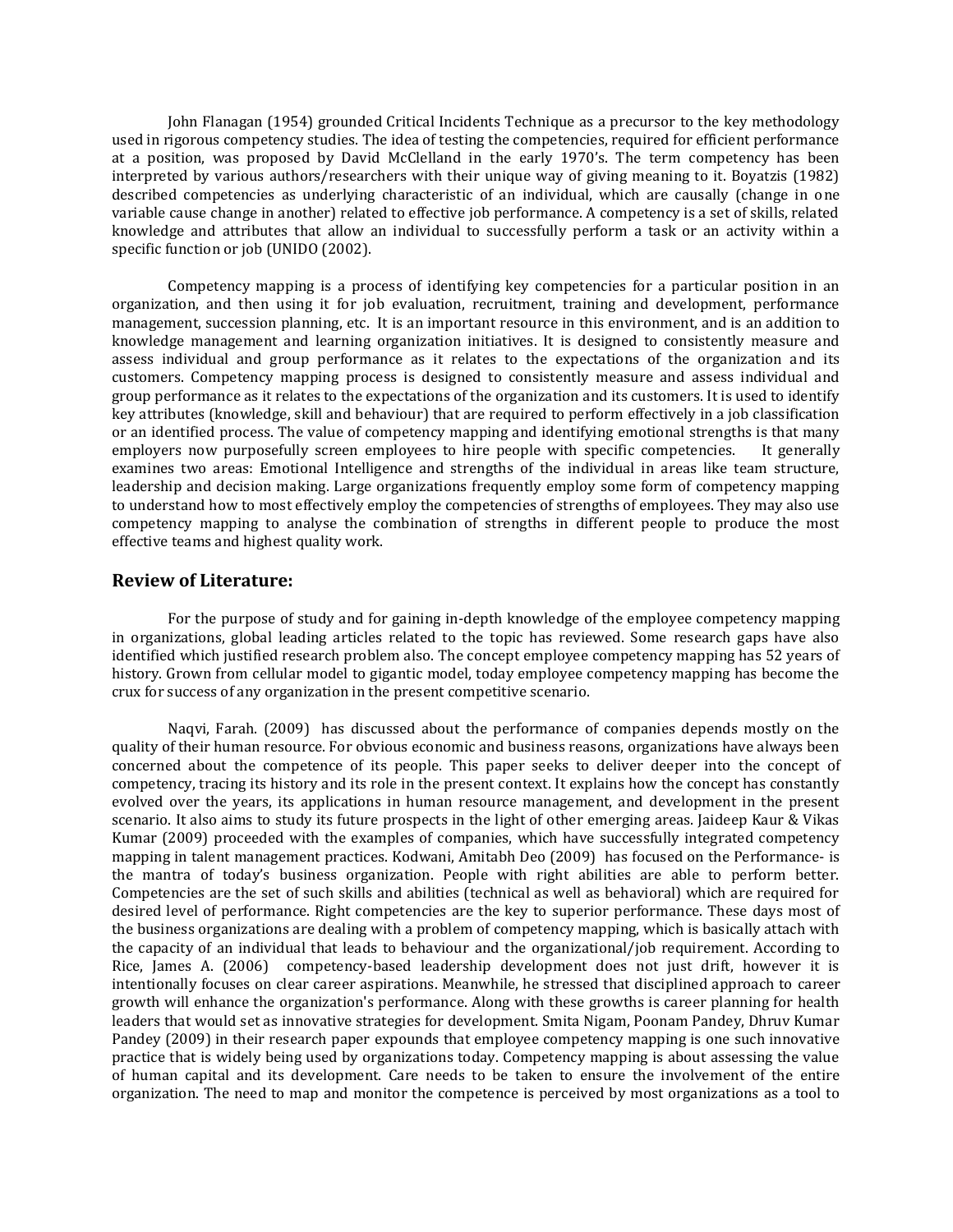add value to their key resource areas as observed by the authors. Lucian Cernusca, Cristina Dima (2007) explained the concept of competency and how competency is linked to performance and one's career development. The authors also look into some models of competency mapping and appraisal tools for performance management. A business might possess extremely capable human resources, but they might not work on the position that suits them. This is where competency mapping and the appraisal tools come to help the HR experts choose who should work on what position. William J Rothwell and John E Lindholm (2008) addressed employee competency efforts in the USA programmes have evolved from an early focus on distinctions between best-in-class (exemplary) and fully-successful performers to become a link between organizational strategy and organizational and individual performance. Interest in competency-based approaches is growing. Training and development professionals are using competency models to clarify organization-specific competencies to improve human performance and unify individual capabilities with organizational core competencies. Bergenhene, Gouwen (2010) explains the concrete application of a competence-based HRM system in the petro-chemicals industry illustrates the task of linking an organization's core competences to the personal competences of employees by making use of HRM instruments.

## **Research Objectives:**

This study derives its significance from its potential contribution at two primary levels: theoretical and practical. At the theoretical level, the present study is expected to bridge a gap in the literature for empirical research focusing on relationship between organization's strategies and employee's competencies, in different organisations operating in Delhi and NCR. Main objectives of the study are:

- 1. To analyze the link between competencies, strategies, business performance and results;
- 2. To examine the competency mapping strategies with jobs and attainment of individual and organization objectives;
- 3. To analyze the impact of competency mapping in relation to individual corporate objectives.

### **Research methodology:**

The research is a descriptive research, as it includes surveying and fact finding. The researcher identified the past and the current employee competency mapping practices adopted by the same companies. The researcher narrates the facts and figures relating to employee competency mapping strategies, its implementation and the consequences in terms of individual and organisational performance. The study quantified the qualitative phenomenal concerning employee competency mapping strategies and their implementation for organisational success. After identifying the present research problem and strategic construction of dependent and independent variables, questionnaire for respondents was constructed. Data was also collected through discussion and records like organisational hierarchy chart, job description, job specification etc. Core and functional competencies developed for each position. For analysis of data chi square distribution and five point scale is used ranging from strongly agree to strongly disagree. Sample size for the research discussion is 100 executives from different multinational banks, BPOs, Pharmaceutical firms, automobile and IT firms.

# **Findings and Analysis:**

It has been universally accepted that the individuals' inherent apparent attributes decides the superior on the job performance or otherwise. Competency includes knowledge, attitudes, skills, ability, motive, trait and the like of an individual. When asked about to indicate what constitutes employee competency, the respondent competency management teams, executives and non executives in the sample organisations, 80-85 percent of them conceded to the given statements.

| <b>Linkage Parameters</b>                                 | <b>Response Executives (N-100)</b> |                 |               |                |           |  |  |
|-----------------------------------------------------------|------------------------------------|-----------------|---------------|----------------|-----------|--|--|
| Employee competencies in your organization are linked to: | - SA                               | A               |               |                | <b>SD</b> |  |  |
|                                                           | (9/0)                              | $\frac{1}{2}$ . | $\frac{1}{2}$ | $\frac{10}{6}$ | (9/0)     |  |  |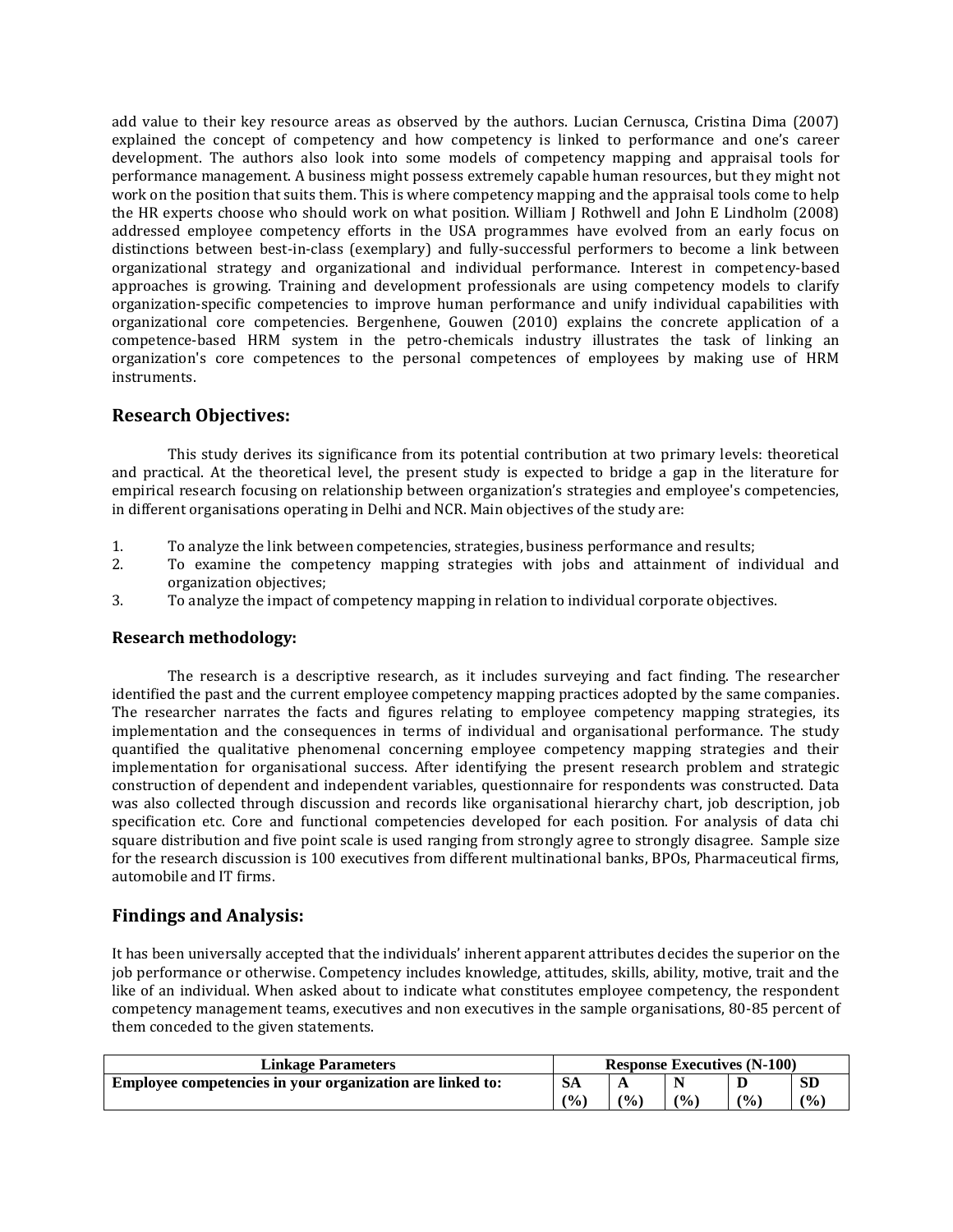| <b>Employee Satisfaction</b>       | 32 | 28 | 16 | 12 | 12 |
|------------------------------------|----|----|----|----|----|
| Department goals and objectives    | 36 | 32 | 12 | 16 | 4  |
| Department Growth and Development  | 36 | 32 | 12 | 12 | 8  |
| Business Unit goals and Objectives | 28 | 32 | 12 | 20 | 8  |
| Corporate goals and objectives     | 32 | 28 | 16 | 12 | 12 |
| <b>Business Performance</b>        | 32 | 32 | 12 | 16 | 8  |
| <b>Employee Productivity</b>       | 36 | 32 | 8  | 16 | 8  |
| Organization's Profitability       | 40 | 36 | 8  | 8  | 8  |
| <b>Business Diversification</b>    | 4  | 4  | 20 | 36 | 36 |
| Corporate Expansion                | 8  | 12 | 20 | 32 | 28 |
| <b>Interpersonal Relations</b>     | 20 | 24 | 20 | 24 | 12 |
| <b>Overall Corporate Growth</b>    | 32 | 28 | 16 | 12 | 12 |
| <b>Change Management</b>           | 8  | 12 | 20 | 32 | 28 |

#### **Table 1: Aligning Employee Competencies with Business Strategies**

The respondent executives ranging from 75-80% agreed that employee competencies are linked to business strategies, performance and results. The linkage produced positive results in the areas of productivity, profitability and overall growth. The results are minimum and moderate on the variables such as diversification, expansion, interpersonal relations and change management from employee competencies linkages with business strategies. In the sample organisations, it was found that mere link between employee competencies and business strategies is not sufficient, but important is the quality such links between competencies and strategies to achieve predetermined individual and organisational performance. Majority of the sample organisations link competencies with goal achievement.

Mapping of the critical competence in the sample organization involves analyzing the future competence of the workforce required, analyzing the gap between current and future competence, analyzing the rate of development of workers, analyzing the future development of employees.

# **The major findings of the study are:**

- After study it was found that over the years most of the sample companies have started using competency management practices at various levels of the organization. Automobile and software and pharmaceutical firms have adopted this practice to a great extent in comparison to BPO, Multinational banks and IT firms;
- It was also found that in Multinational banks and IT firms, competency is the key behavior factor among the employees' that enables them to show better performance of the organization as a whole;
- 70% of the sample units have competitive edge through developing and sustaining employee competencies in addition to ability to innovate, adopt new technologies and to understand the customer and their needs;
- By competency mapping sample units identified and described most critical competencies and also determined the extent to which an employee possesses various job related competencies;
- Two third of the sample units strategically linked employee competencies with productivity, profitability, business unit goals along with individual objectives and goals;
- Competency mapping is a focal point in the sample organisations for planning, organizing, integrating and improving all aspects of HR systems including recruitment, selection, assessment, coaching, succession planning and career path;
- Competency mapping actually sorted out the problem of HR professionals in sample organisations in choosing who should work on which position. The HR activities are therefore, competency based recruitment, selection, training and development and competency based compensation management. The half of the sample organisations shifted job based pay to competency based pay. In the process two fifth of the sample firms achieved the uniqueness in the competencies;
- All the sample firms identifies, defines, assesses, monitors the employee competency models, employee competency mapping and employee competency development;